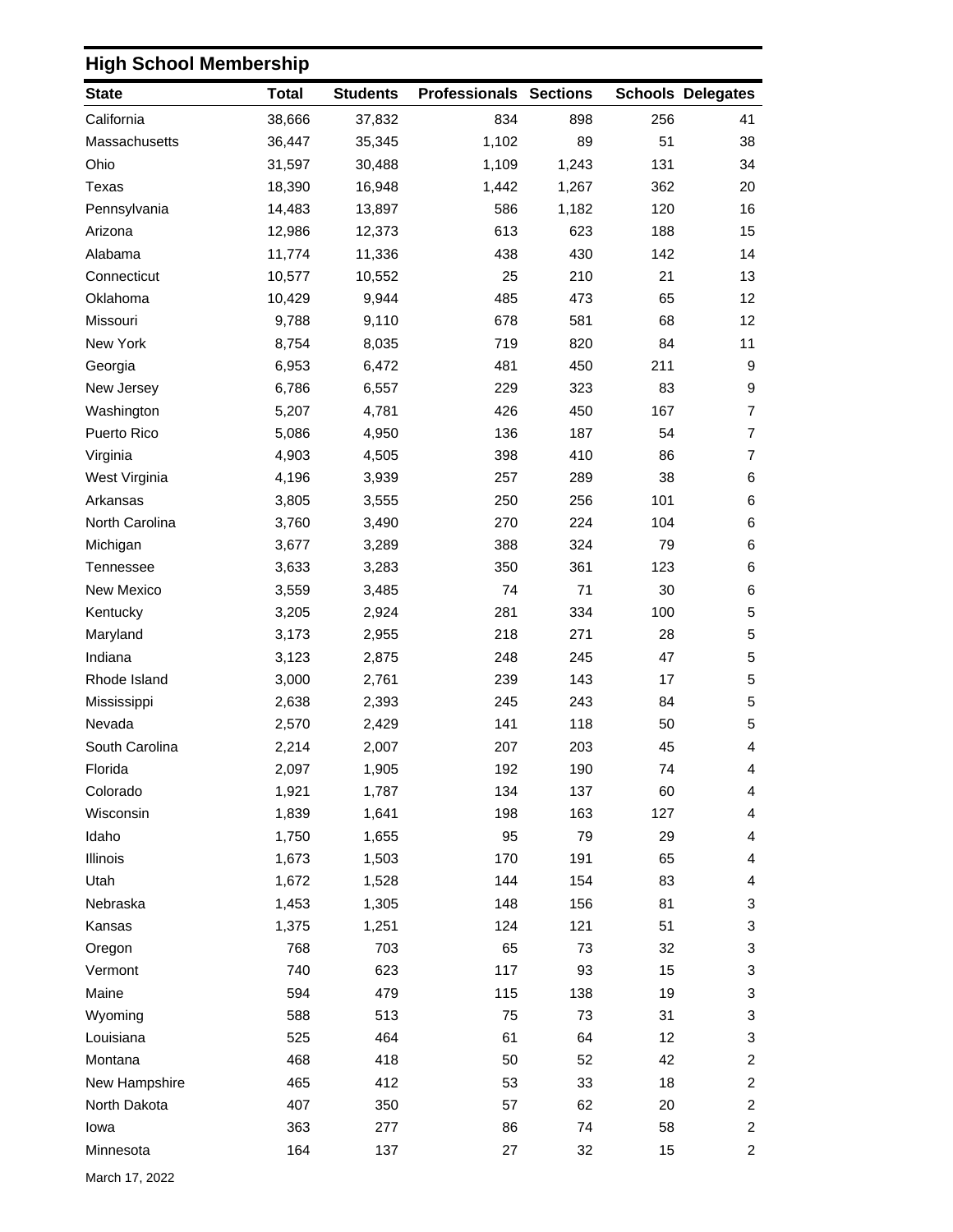| District of Columbia<br><b>Subtotals</b> | 0   | 0   | 0  | 0  |    | 0 |
|------------------------------------------|-----|-----|----|----|----|---|
| Alaska                                   | 11  | 11  | 0  |    |    | 2 |
| Delaware                                 | 35  | 0   | 35 | 33 | 3  | 2 |
| US Virgin Islands                        | 117 | 111 | 6  | 6  |    | 2 |
| Hawaii                                   | 127 | 109 | 18 | 24 | 9  | 2 |
| South Dakota                             | 163 | 144 | 19 | 23 | 17 |   |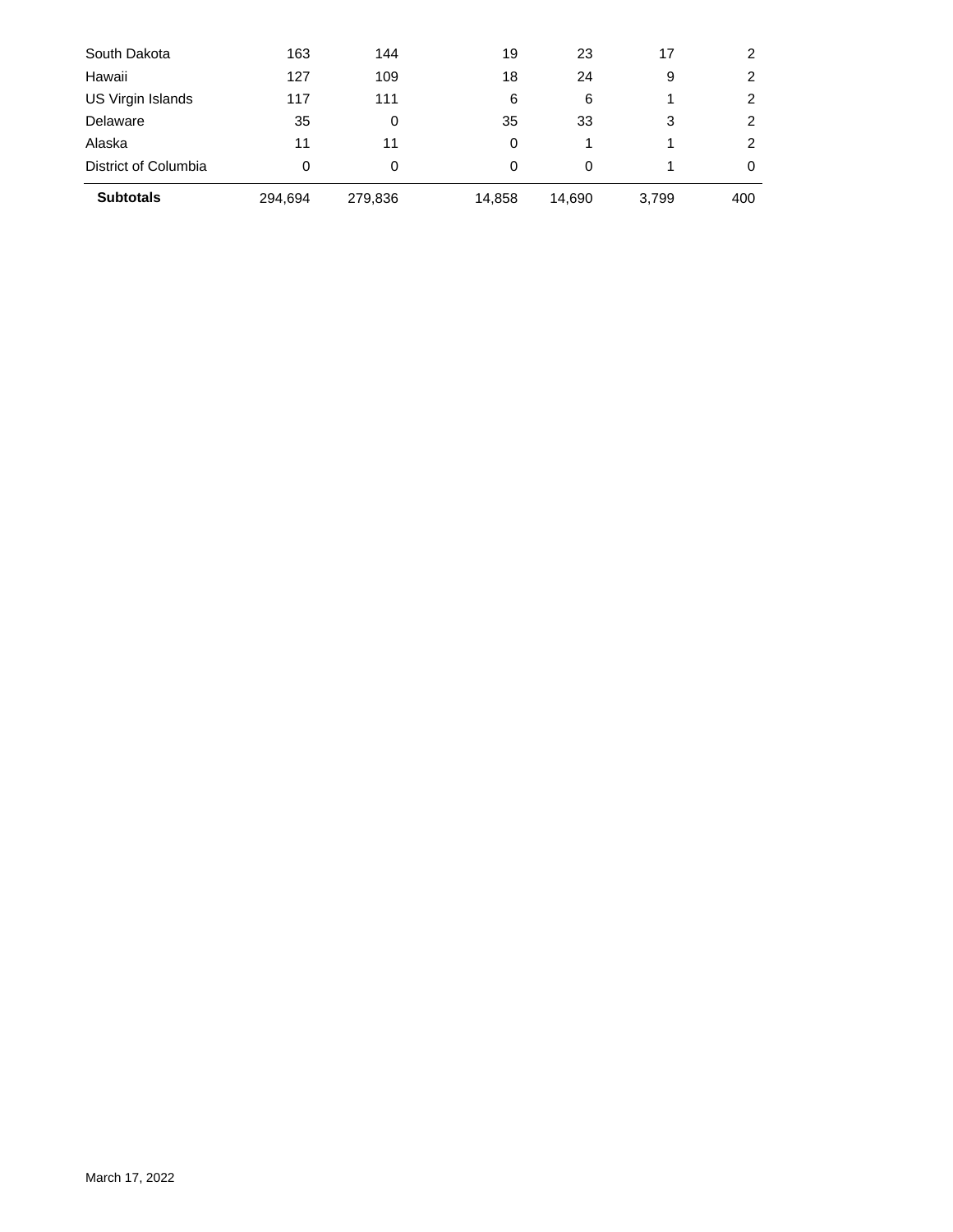## **College/Postsecondary Membership**

| <b>State</b>   | <b>Total</b>   | <b>Students</b>         | <b>Professionals Sections</b> |                |                | <b>Schools Delegates</b> |
|----------------|----------------|-------------------------|-------------------------------|----------------|----------------|--------------------------|
| Tennessee      | 8,356          | 7,842                   | 514                           | 365            | 35             | 19                       |
| Alabama        | 4,999          | 4,793                   | 206                           | 84             | 8              | 12 <sub>2</sub>          |
| Oklahoma       | 3,756          | 3,542                   | 214                           | 140            | 5              | 10                       |
| Kansas         | 1,376          | 1,274                   | 102                           | 67             | 13             | $\sqrt{5}$               |
| North Carolina | 1,227          | 970                     | 257                           | 166            | 25             | 4                        |
| Florida        | 1,025          | 864                     | 161                           | 126            | 17             | 4                        |
| Georgia        | 863            | 623                     | 240                           | 94             | 26             | 4                        |
| Texas          | 736            | 590                     | 146                           | 104            | 25             | 3                        |
| Colorado       | 609            | 554                     | 55                            | 50             | 8              | 3                        |
| Illinois       | 423            | 368                     | 55                            | 23             | 8              | 3                        |
| Missouri       | 419            | 327                     | 92                            | 67             | $\overline{7}$ | 3                        |
| Louisiana      | 397            | 334                     | 63                            | 67             | 11             | 3                        |
| California     | 375            | 310                     | 65                            | 56             | 13             | 3                        |
| Minnesota      | 359            | 309                     | 50                            | 49             | 16             | 3                        |
| Wisconsin      | 317            | 258                     | 59                            | 45             | 11             | 3                        |
| Utah           | 315            | 215                     | 100                           | 81             | 12             | 3                        |
| Arkansas       | 307            | 254                     | 53                            | 41             | 10             | 3                        |
| Nebraska       | 259            | 195                     | 64                            | 46             | 6              | 3                        |
| West Virginia  | 234            | 214                     | 20                            | 15             | 1              | $\overline{c}$           |
| Mississippi    | 233            | 196                     | 37                            | 33             | 6              | $\overline{c}$           |
| Arizona        | 210            | 200                     | 10                            | $\overline{4}$ | $\overline{c}$ | $\overline{c}$           |
| New Jersey     | 154            | 152                     | $\overline{2}$                | $\overline{4}$ | $\pmb{0}$      | $\overline{c}$           |
| South Dakota   | 152            | 135                     | 17                            | 33             | 1              | $\overline{a}$           |
| New Mexico     | 143            | 111                     | 32                            | 23             | 5              | $\overline{c}$           |
| Idaho          | 138            | 110                     | 28                            | 24             | 6              | $\overline{c}$           |
| Maine          | 128            | 120                     | 8                             | $\sqrt{3}$     | 4              | $\overline{c}$           |
| Pennsylvania   | 128            | 113                     | 15                            | 33             | 5              | $\overline{a}$           |
| Wyoming        | 114            | 87                      | 27                            | 17             | $\overline{7}$ | $\overline{a}$           |
| lowa           | 104            | 75                      | 29                            | 26             | 9              | $\overline{c}$           |
| Massachusetts  | 99             | 90                      | $\boldsymbol{9}$              | $\mathbf 0$    | 1              | $\overline{c}$           |
| North Dakota   | 88             | 75                      | 13                            | 13             | 2              | $\overline{a}$           |
| Kentucky       | 81             | 69                      | 12                            | 10             | 6              | $\overline{2}$           |
| Virginia       | 71             | 59                      | 12                            | 11             | $\overline{c}$ | $\overline{a}$           |
| Michigan       | 62             | 49                      | 13                            | 12             | 9              | $\overline{c}$           |
| New York       | 57             | 51                      | $\,6\,$                       | $\,6$          | $\overline{c}$ | $\overline{c}$           |
| Montana        | 56             | 44                      | 12                            | 13             | 5              | $\overline{a}$           |
| Connecticut    | 56             | 55                      | $\mathbf{1}$                  | $\mathbf{1}$   | 0              | $\overline{a}$           |
| Nevada         | 30             | 18                      | 12                            | 11             | 3              | $\overline{a}$           |
| Rhode Island   | 26             | 22                      | $\overline{4}$                | 2              | 1              | $\overline{c}$           |
| South Carolina | 21             | 16                      | 5                             | 3              | 3              | $\overline{c}$           |
| Puerto Rico    | 11             | 9                       | $\overline{2}$                | 3              | $\overline{c}$ | $\overline{a}$           |
| Indiana        | 10             | 6                       | $\overline{4}$                | 3              | 2              | $\overline{a}$           |
| New Hampshire  | 9              | 4                       | 5                             | $\overline{c}$ | $\overline{c}$ | $\overline{a}$           |
| Washington     | 9              | $\overline{7}$          | $\overline{2}$                | 3              | 1              | $\overline{a}$           |
| Ohio           | $\overline{7}$ | 6                       | 1                             | 3              | 1              | $\overline{2}$           |
| Vermont        | 3              | $\overline{\mathbf{c}}$ | 1                             | 0              | 0              | $\overline{a}$           |
| Alaska         | $\overline{c}$ | $\mathbf{1}$            | 1                             | 1              | 1              | $\overline{2}$           |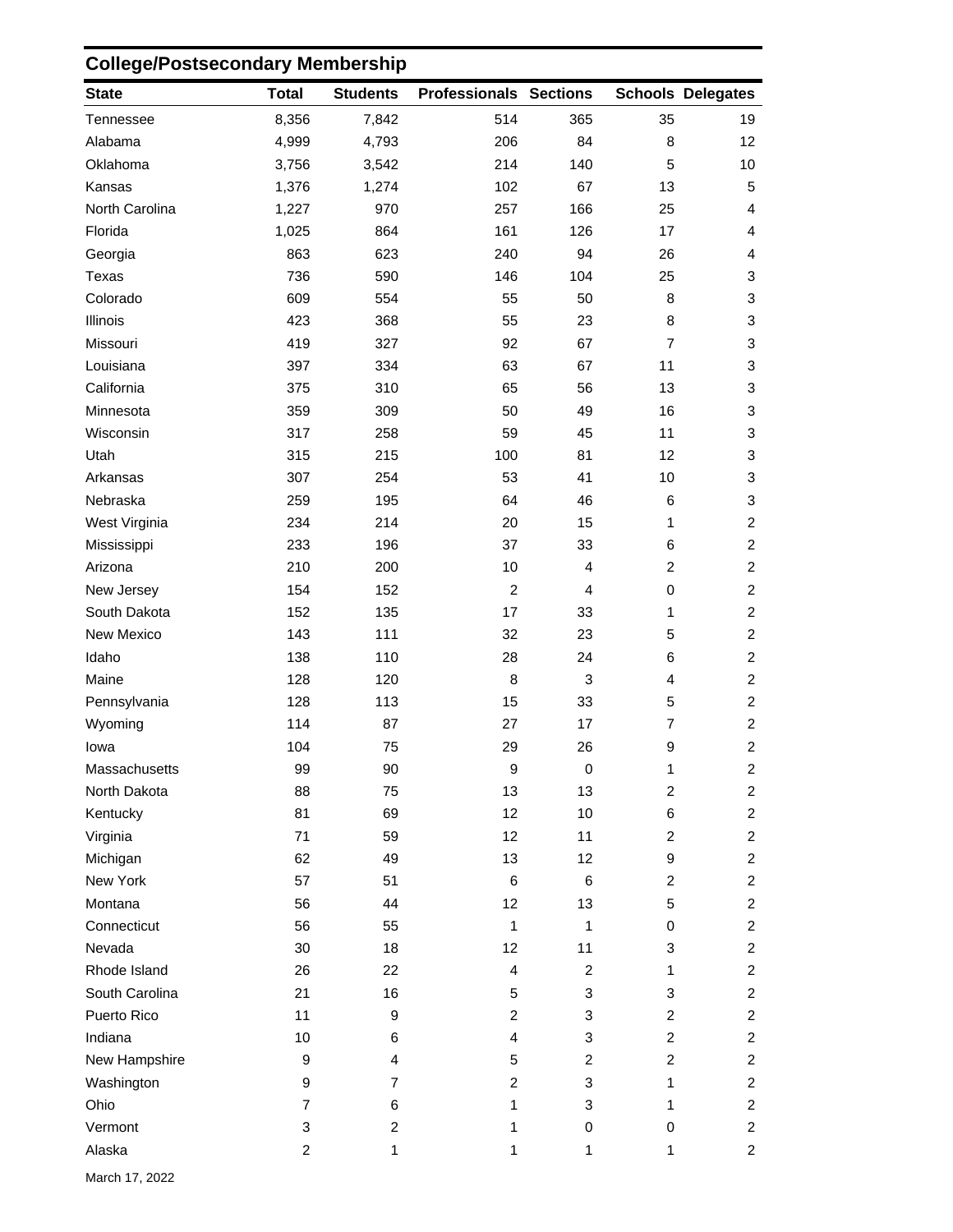| Oregon            |        |        | 0     | 0     | 0   |     |
|-------------------|--------|--------|-------|-------|-----|-----|
| US Virgin Islands |        |        | 0     | 0     | 0   | 2   |
| Hawaii            | 0      | 0      | 0     |       | 0   | 0   |
| Delaware          | 0      | 0      | 0     | 0     | 0   | 0   |
| Maryland          | 0      | 0      | 0     | 0     |     | O   |
| <b>Subtotals</b>  | 28,556 | 25,720 | 2,836 | 1,983 | 345 | 153 |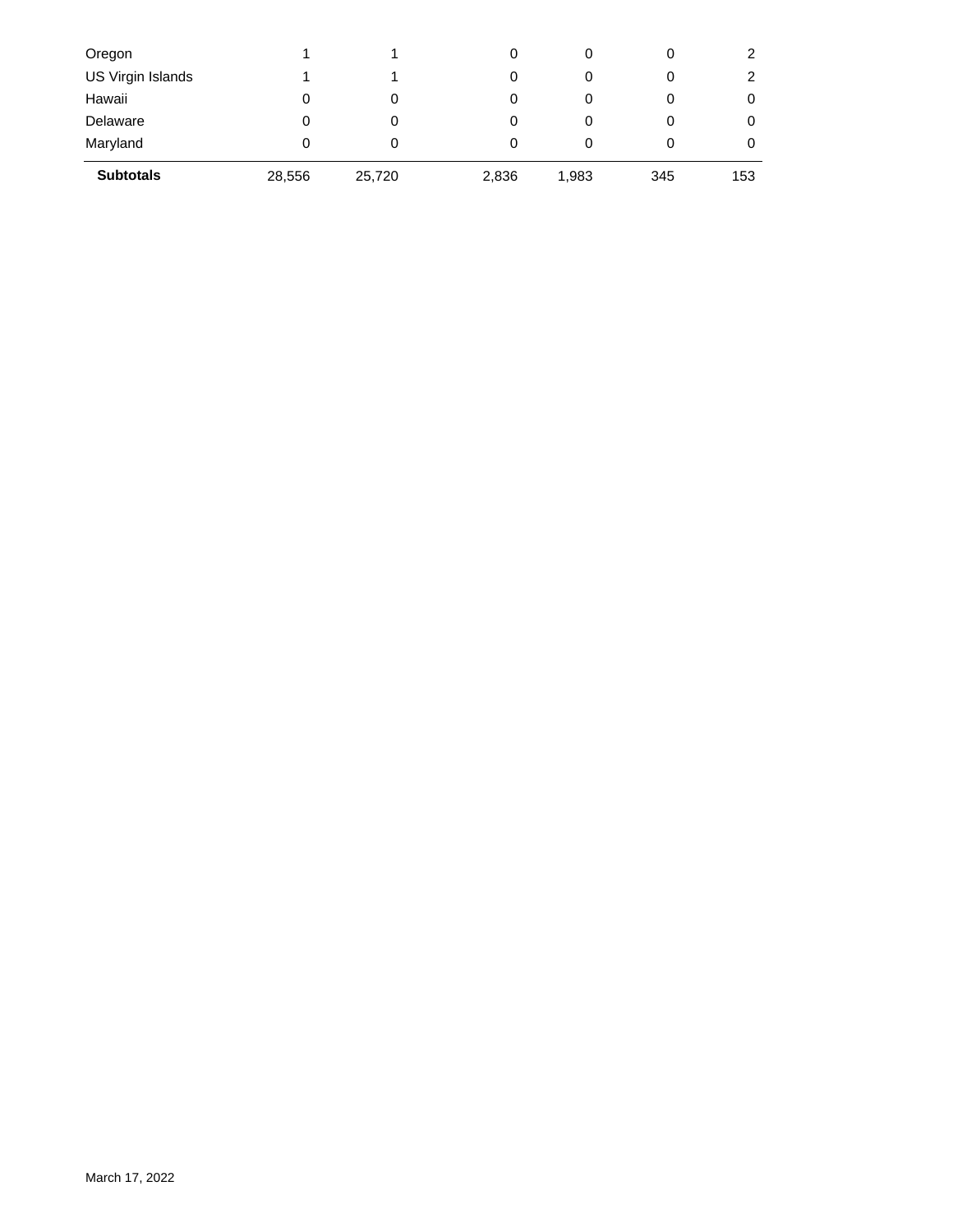## **State Total Students Professionals Sections Delegates Schools** California 1,026 1,004 22 16 6 3 New Mexico 961 946 15 12 5 3 Texas 726 710 16 18 11 3 Nebraska 243 238 5 11 4 2 Washington 137 93 44 33 13 2 Florida 93 92 1 1 0 2 North Carolina **89** 85 4 4 2 2 2 Wisconsin 83 73 10 8 8 2 Arizona 69 64 5 7 6 2 Ohio 53 47 6 3 1 2 Missouri 47 47 0 1 0 2 Illinois 46 41 5 2 2 2 Puerto Rico 45 44 1 1 0 2 Georgia 39 36 3 3 0 2 Wyoming 38 38 0 0 0 2 Maine 34 30 4 2 1 2 Oregon 33 32 1 1 1 2 Indiana 27 27 0 0 0 2 Alabama 27 25 2 2 3 2 Hawaii 24 18 6 4 1 2 Oklahoma 22 19 3 1 0 2 Colorado 21 19 2 1 1 2 Kansas 14 14 0 0 0 2 Rhode Island **8** 0 3 9 1 2 Tennessee 7 6 1 1 0 2 Maryland 7 6 1 1 0 2 West Virginia **6** 6 6 0 2 1 2 Kentucky 3 2 1 0 0 2 Michigan 1 0 1 0 0 2 Arkansas 1 1 0 0 0 2 Nevada 1 0 1 1 0 2 New Hampshire 0 0 0 0 0 0 New Jersey 0 0 0 0 0 0 New York 0 0 0 0 0 0 Mississippi 0 0 0 0 0 0 Minnesota 0 0 0 0 0 0 0 Montana 0 0 0 0 0 0 South Dakota **being the CO** or a control of the CO or a control of the CO or a control of the CO or a control of the CO or a control of the CO or a control of the CO or a control of the CO or a control of the CO or a contr South Carolina 0 0 0 0 0 0 Pennsylvania 0 0 0 0 0 0 North Dakota 0 0 0 0 0 0 Alaska 0 0 0 0 0 0 Delaware 0 0 0 0 0 0 Connecticut 0 0 0 0 0 0 Massachusetts 0 0 0 0 0 0 Louisiana 0 0 0 0 0 0 Iowa 0 0 0 0 0 0

## **Middle School Membership**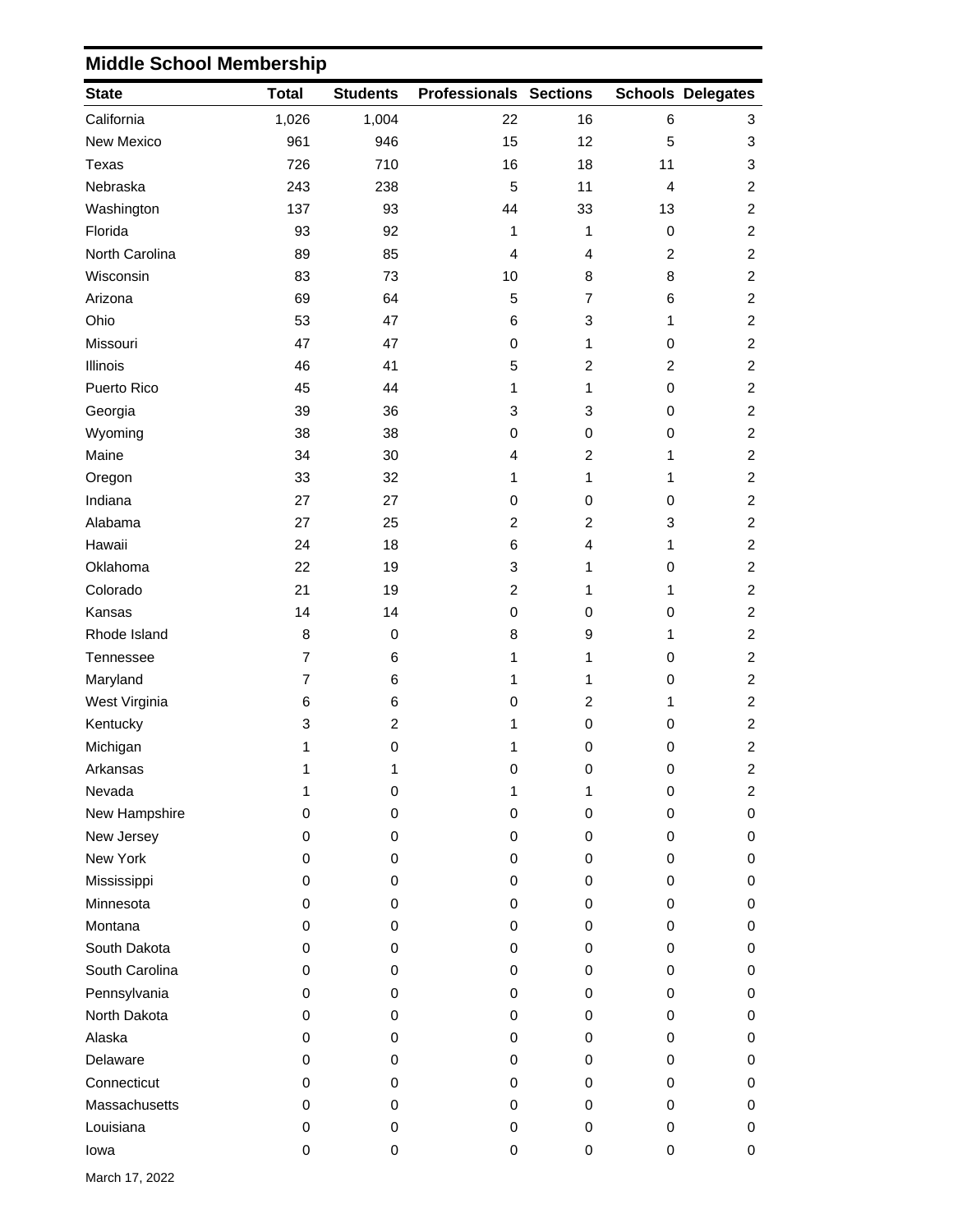| Idaho             | 0     | 0     | 0   | 0   |    |    |
|-------------------|-------|-------|-----|-----|----|----|
| Virginia          | 0     | 0     | 0   | 0   | 0  | O  |
| Vermont           | 0     | 0     | 0   | 0   |    | 0  |
| US Virgin Islands | 0     | 0     | 0   | 0   | 0  | O  |
| Utah              | 0     | 0     | 0   | 0   |    | O  |
| <b>Subtotals</b>  | 3,931 | 3,763 | 168 | 145 | 67 | 65 |